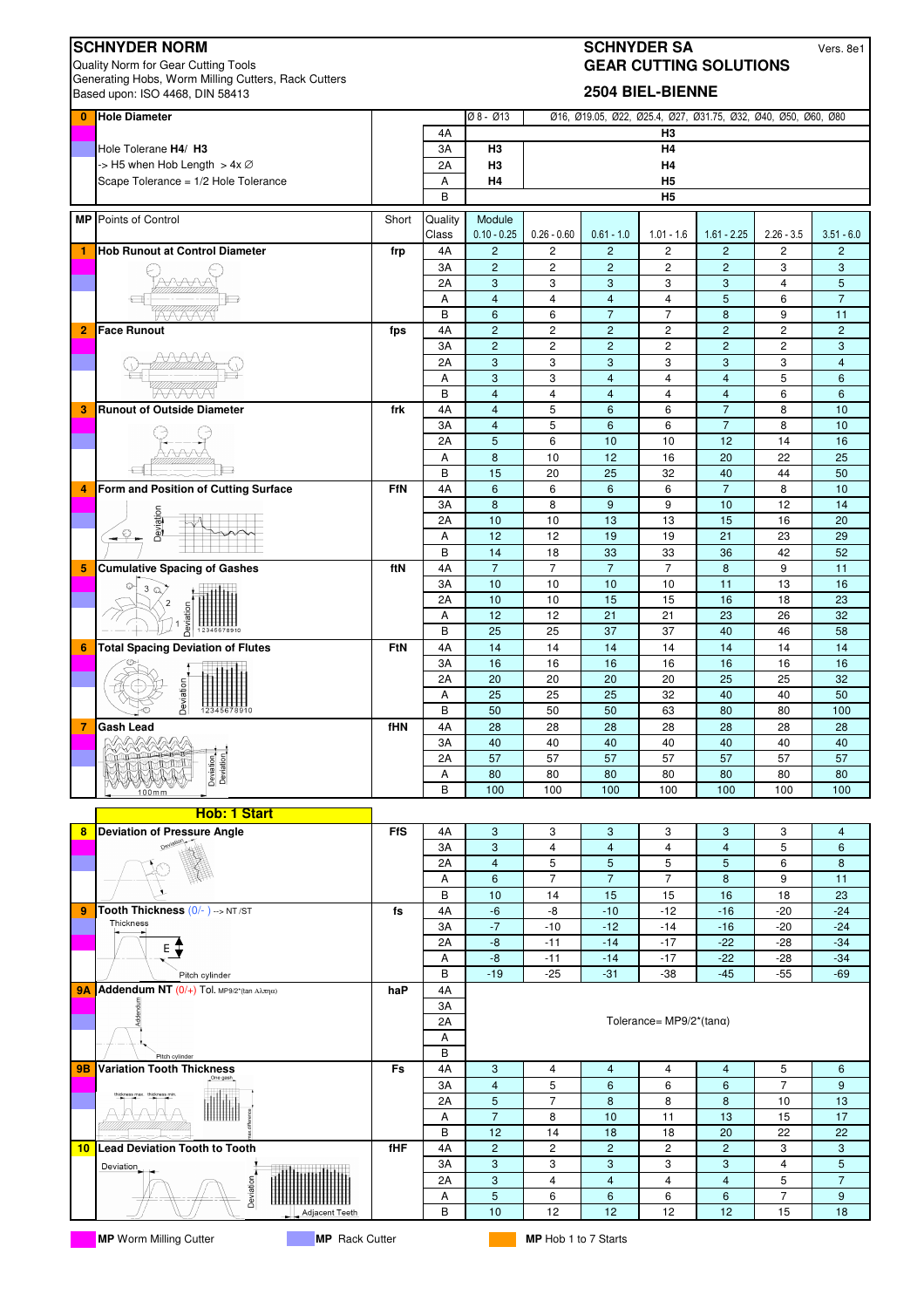|    | MP Points of Control                                    | Short       | Quality     | Module                           |                                  |                              |                      |                                          |                     |                      |
|----|---------------------------------------------------------|-------------|-------------|----------------------------------|----------------------------------|------------------------------|----------------------|------------------------------------------|---------------------|----------------------|
| 11 | <b>Lead Deviation over 1 Division</b>                   | $F_{HF/1}$  | Class<br>4A | $0.10 - 0.25$<br>$\overline{4}$  | $0.26 - 0.60$<br>4               | $0.61 - 1.0$<br>4            | $1.01 - 1.6$<br>4    | $1.61 - 2.25$<br>$\overline{\mathbf{4}}$ | $2.26 - 3.5$<br>5   | $3.51 - 6.0$<br>6    |
|    | One axial pitch<br>One axial pitch                      |             | 3A          | $\overline{4}$                   | 5                                | 5                            | 5                    | 5                                        | 6                   | 8                    |
|    |                                                         |             | 2A          | 5                                | 6                                | $\overline{7}$               | $\overline{7}$       | 8                                        | 9                   | 11                   |
|    |                                                         |             | Α           | 8                                | 10                               | 10                           | 10                   | 11                                       | 13                  | 16                   |
|    |                                                         |             | B           | 12                               | 16                               | 21                           | 21                   | 22                                       | 26                  | 32                   |
| 12 | <b>Lead Deviation over 3 Divisions</b>                  | $F_{HF/3}$  | 4A          | 5                                | 6                                | $\overline{7}$               | $\overline{7}$       | $\overline{7}$                           | 8                   | 10                   |
|    | Three axial pitches<br>Deviation<br>Three axial pitches |             | 3A          | 6                                | 8                                | 10                           | 10                   | 11                                       | 12                  | 15                   |
|    |                                                         |             | 2A          | 10                               | 12                               | 14                           | 14                   | 15                                       | 17                  | 21                   |
|    |                                                         |             | Α           | 15                               | 17                               | 19                           | 19                   | 20                                       | 24                  | 30                   |
|    | One tooth                                               |             | B           | 28                               | 32                               | 39                           | 39                   | 43                                       | 48                  | 60                   |
| 13 | <b>Base Pitch Segment</b><br>Line of action             | fe          | 4A          | $\overline{c}$                   | $\overline{c}$                   | $\overline{c}$               | $\overline{c}$       | $\overline{c}$                           | 3                   | 3                    |
|    |                                                         |             | 3A<br>2A    | 3<br>3                           | 3<br>$\overline{4}$              | 3<br>$\overline{\mathbf{4}}$ | 3<br>4               | 3<br>$\overline{\mathbf{4}}$             | $\overline{4}$<br>5 | 5<br>$\overline{7}$  |
|    |                                                         |             | Α           | 5                                | 6                                | $6\phantom{1}6$              | 6                    | $6\phantom{1}6$                          | $\overline{7}$      | 9                    |
|    | Deviation                                               |             | B           | 10                               | 12                               | 12                           | 12                   | 12                                       | 14                  | 18                   |
| 14 | <b>Base Pitch</b>                                       | Fe          | 4A          | 5                                | 5                                | $\boldsymbol{6}$             | 6                    | $6\phantom{1}6$                          | 6                   | $\overline{7}$       |
|    | Active length                                           |             | 3A          | 5                                | 6                                | 8                            | 8                    | 8                                        | 8                   | 10                   |
|    |                                                         |             | 2A          | $6\phantom{1}6$                  | 8                                | 8                            | 8                    | 8                                        | 10                  | 12                   |
|    | <b>Total</b> deviation                                  |             | Α           | 10                               | 12                               | 12                           | 14                   | 16                                       | 18                  | 20                   |
|    |                                                         |             | B           | 20                               | 25                               | 25                           | 28                   | 32                                       | 36                  | 40                   |
| Е  | <b>Lead Milling Cutter and Rack Cutter</b>              | $F_{HF/1}$  | 4A          | $\overline{4}$                   | $\overline{\mathbf{4}}$          | $\overline{\mathbf{4}}$      | 4                    | $\overline{4}$                           | 5                   | 6                    |
|    | One axial pitch                                         |             | 3A          | $\overline{4}$                   | 5                                | 5                            | 5                    | 5                                        | 6                   | 8                    |
|    |                                                         |             | 2A          | 5                                | 6                                | $\overline{7}$               | $\overline{7}$       | 8                                        | 9                   | 11                   |
|    |                                                         |             | Α           | 8                                | 10                               | 10                           | 10                   | 11                                       | 13                  | 16                   |
| Е  | Lead over Cutting Length Rack Cutter                    | $F_{HF/LN}$ | B<br>4A     | 12<br>$\overline{4}$             | 16<br>$\overline{\mathbf{4}}$    | 21<br>$\overline{4}$         | 21<br>$\overline{4}$ | 22<br>$\overline{4}$                     | 26<br>5             | 32<br>$6\phantom{1}$ |
|    |                                                         |             | 3A          | $\overline{4}$                   | 5                                | 5                            | 5                    | 5                                        | 6                   | 8                    |
|    | FHFAN                                                   |             | 2A          | 5                                | 6                                | $\overline{7}$               | $\overline{7}$       | 8                                        | 9                   | 11                   |
|    |                                                         |             | Α           | 8                                | 10                               | 10                           | 10                   | 11                                       | 13                  | 16                   |
|    |                                                         |             | B           | 12                               | 16                               | 21                           | 21                   | 22                                       | 26                  | 32                   |
| Е  | <b>Lead over Cutting Length</b>                         | $F_{HF/LN}$ | 4A          | $\overline{7}$                   | 8                                | 10                           | 10                   | 10                                       | 12                  | 15                   |
|    |                                                         |             | 3A          | 9                                | 11                               | 14                           | 14                   | 15                                       | 17                  | 21                   |
|    | FHFAN                                                   |             | 2A          | 13                               | 16                               | 19                           | 19                   | 20                                       | 23                  | 28                   |
|    |                                                         |             | Α           | 19                               | 22                               | 25                           | 25                   | 26                                       | 31                  | 40                   |
|    |                                                         |             | B           | 33                               | 38                               | 46                           | 46                   | 50                                       | 56                  | 74                   |
| Е  | Normal Tooth Thickness (0/+) TOP<br>Thickness           | fs          | 4A          | $\sqrt{3}$                       | 4                                | $\overline{5}$               | 6                    | $\overline{7}$                           | 8                   | 8                    |
|    |                                                         |             | 3A          | $\overline{4}$                   | 5                                | $6\phantom{1}6$              | $\overline{7}$       | 8                                        | 9                   | $\overline{9}$       |
|    |                                                         |             | 2A          | 5                                | $\overline{7}$                   | 8                            | 10                   | 12                                       | 14                  | 14                   |
|    | ≡‡<br>Pitch cylinder                                    |             | Α<br>В      | $\overline{7}$<br>12             | 8<br>14                          | $\overline{9}$<br>16         | 11<br>18             | 13<br>20                                 | 15<br>22            | 15<br>22             |
| Е  | Normal Tooth Thickness (0/-) TOP                        | fs          | 4A          | $-3$                             | $-4$                             | $-5$                         | $-6$                 | $-7$                                     | -8                  | $-9$                 |
|    | Thickness                                               |             | 3A          | $-4$                             | -5                               | $-6$                         | $-7$                 | $-8$                                     | -9                  | $-9$                 |
|    | $\overline{\phantom{0}}$                                |             | 2A          | $-5$                             | -7                               | -8                           | $-10$                | $-12$                                    | $-14$               | $-15$                |
|    |                                                         |             | Α           | $-7$                             | -8                               | -9                           | $-11$                | $-13$                                    | $-15$               | $-15$                |
|    | $E$ $\uparrow$<br>Pitch cylinder                        |             | В           | $-12$                            | $-14$                            | $-16$                        | $-18$                | $-20$                                    | $-22$               | $-22$                |
| Е  | General Tolerances (non involute profile)               | Fft         | 4A          | $\overline{4}$                   | 5                                | 6                            | $\overline{7}$       | 8                                        | 9                   | 10                   |
|    |                                                         |             | 3A          | $\overline{4}$                   | 5                                | $\boldsymbol{6}$             | $\overline{7}$       | 8                                        | 9                   | 10                   |
|    |                                                         |             | 2A          | 5                                | 6                                | $\overline{7}$               | 8                    | 9                                        | 10                  | 12                   |
|    |                                                         |             | Α           | 6                                | 8                                | 10                           | 11                   | 13                                       | 15                  | 18                   |
|    |                                                         |             | B           | 10                               | 14                               | 20                           | 22                   | 24                                       | 28                  | 32                   |
|    | <b>Tooth Depth</b>                                      | (hw)        | 4A          | $\overline{7}$                   | $\overline{7}$<br>$\overline{7}$ | 10                           | $10$                 | 10                                       | 10                  | 10                   |
|    | $(0/+)$                                                 |             | 3A<br>2A    | $\overline{7}$<br>$\overline{7}$ | $\overline{7}$                   | 10<br>10                     | $10$<br>10           | 10<br>10                                 | 10<br>10            | 10<br>10             |
|    | ž                                                       |             | Α           | $\overline{7}$                   | $\overline{7}$                   | 10                           | 10                   | 10                                       | 10                  | 10                   |
|    |                                                         |             | В           | $\overline{7}$                   | $\overline{7}$                   | 10                           | 10                   | 10                                       | 10                  | 10                   |
|    | <b>Flanks Angle</b>                                     | <b>FwS</b>  | 4A          | 25'                              | 12'                              | 6'                           | $4^{\circ}$          | $3^\circ$                                | 1'30"               | 1'30"                |
|    | $(0/+)$ Gears                                           |             | 3A          | 25'                              | 16'                              | 8'                           | 5'                   | 4'                                       | 3'                  | $2^{\prime}$         |
|    | W-EV, W-SG, W-SR, W-ZY,                                 |             | 2A          | 33'                              | 21'                              | 10'                          | 6'                   | 5'                                       | 4'                  | 3'                   |
|    | $(+/-)$ Splines                                         |             | Α           | 50'                              | 29'                              | 14'                          | 9'                   | 7'                                       | $5^{\circ}$         | 4'                   |
|    | W-ZW, W-KBW, W-KW,                                      |             | В           | 1 ° 24'                          | 59'                              | 31'                          | 20'                  | 15'                                      | 11'                 | 8'                   |
|    | Gash Lead                                               | (Zyl)       | 4A          | $\overline{7}$                   | 7                                | $\overline{7}$               | $\overline{7}$       | $\overline{7}$                           | $\overline{7}$      | $\overline{7}$       |
|    |                                                         |             | 3A          | 8                                | 8                                | 8                            | 8                    | 8                                        | 8                   | 8                    |
|    |                                                         |             | 2A          | 10                               | 10                               | 10                           | 10                   | 10                                       | 10                  | 10                   |
|    |                                                         |             | Α           | 12                               | 12                               | 12                           | 12                   | 12                                       | 12                  | 12                   |
|    |                                                         |             | В           | 15                               | 15                               | 15                           | 15                   | 15                                       | 15                  | 15                   |
|    | <b>MP</b> Worm Milling Cutter<br><b>MP</b> Rack Cutter  |             |             |                                  | <b>MP</b> Hob 1 to 7 Starts      |                              |                      |                                          |                     |                      |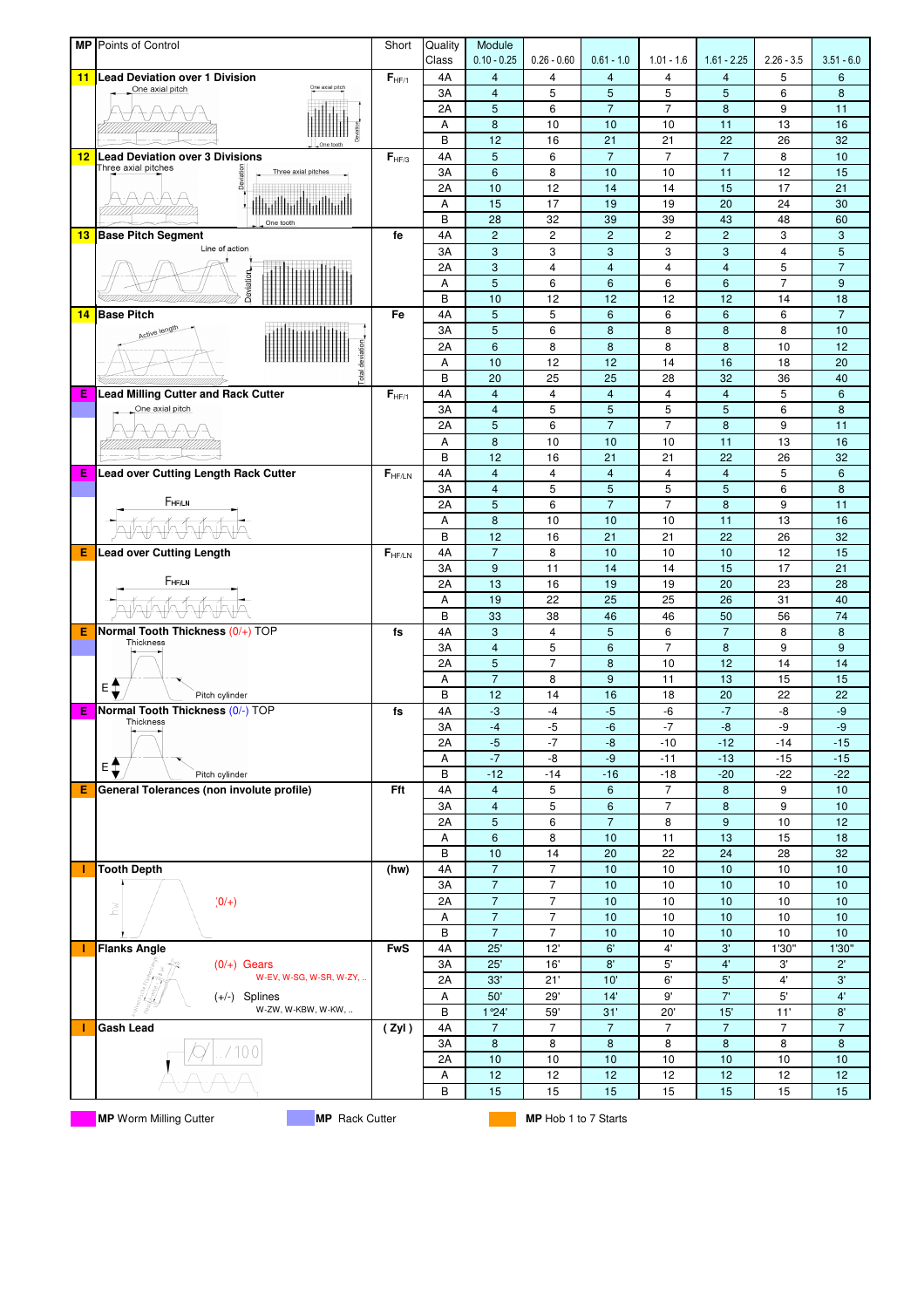

|           | Hob: 3, 4-Starts                             |            |    |                 |                |                |                |                         |                |                |
|-----------|----------------------------------------------|------------|----|-----------------|----------------|----------------|----------------|-------------------------|----------------|----------------|
| 8         | <b>Deviation of Pressure Angle</b>           | <b>FfS</b> | 4A | $\overline{4}$  | $\overline{4}$ | $\overline{4}$ | $\overline{4}$ | $\overline{4}$          | 5              | 6              |
|           |                                              |            | 3A | 5               | 6              | 6              | 6              | 6                       | $\overline{7}$ | 9              |
|           |                                              |            | 2A | $\overline{7}$  | 8              | 8              | 8              | 8                       | 10             | 13             |
|           |                                              |            | Α  | 9               | 10             | 12             | 12             | 12                      | 14             | 18             |
|           |                                              |            | B  | 14              | 18             | 23             | 23             | 23                      | 29             | 36             |
| <b>9B</b> | <b>Variation Tooth Thickness</b><br>One gash | Fs         | 4A | 5               | 6              | 6              | 6              | 6                       | 8              | 10             |
|           | thickness max. thickness min                 |            | 3A | $\overline{7}$  | 8              | 9              | 9              | 9                       | 12             | 14             |
|           |                                              |            | 2A | 9               | 11             | 13             | 13             | 13                      | 16             | 20             |
|           |                                              |            | A  | 13              | 15             | 17             | 18             | 20                      | 23             | 27             |
|           |                                              |            | B  | 19              | 23             | 26             | 28             | 29                      | 32             | 34             |
| 10        | <b>Lead Deviation Tooth to Tooth</b>         | fHF        | 4A | 3               | 3              | 3              | 3              | 3                       | $\overline{4}$ | 5              |
|           | Deviation                                    |            | 3A | $\overline{4}$  | 4              | 5              | 5              | 5                       | 6              | $\overline{7}$ |
|           |                                              |            | 2A | 5               | 6              | $\overline{7}$ | $\overline{7}$ | $\overline{7}$          | 8              | 10             |
|           | Deviation                                    |            | Α  | $\overline{7}$  | 8              | 9              | 9              | 9                       | 12             | 14             |
|           | Adiacent Teeth                               |            | B  | 14              | 16             | 19             | 19             | 19                      | 23             | 29             |
| -13       | <b>Base Pitch Segment</b>                    | fe         | 4A | 3               | 3              | 3              | 3              | 3                       | $\overline{4}$ | 5              |
|           | Line of action                               |            | 3A | $\overline{4}$  | $\overline{4}$ | 5              | 5              | 5                       | 6              | $\overline{7}$ |
|           |                                              |            | 2A | $\overline{4}$  | 5              | $\overline{7}$ | $\overline{7}$ | $\overline{7}$          | 8              | 10             |
|           | Deviation                                    |            | Α  | $\overline{7}$  | 8              | 9              | 9              | 9                       | 12             | 14             |
|           |                                              |            | B  | 14              | 16             | 19             | 19             | 19                      | 23             | 29             |
| 14        | <b>Base Pitch</b>                            | Fe         | 4A | $\overline{7}$  | $\overline{7}$ | $\overline{7}$ | 8              | 8                       | 10             | 13             |
|           | Active length                                |            | 3A | $\overline{7}$  | 8              | 8              | 12             | 12                      | 14             | 18             |
|           | deviation                                    |            | 2A | 8               | 10             | 10             | 15             | 16                      | 20             | 25             |
|           |                                              |            | A  | 12              | 15             | 15             | 18             | 23                      | 29             | 36             |
|           | otal                                         |            | B  | 24              | 30             | 30             | 32             | 46                      | 58             | 72             |
| 15        | Axial Lead over 2 adjacent Divisions         | fpx        | 4A | 3               | 3              | $\overline{4}$ | $\overline{4}$ | $\overline{\mathbf{4}}$ | 5              | $6\phantom{1}$ |
|           |                                              |            | 3A | 3               | 3              | 5              | 5              | 5                       | 6              | 8              |
|           |                                              |            | 2A | 3               | $\overline{4}$ | $\overline{7}$ | $\overline{7}$ | $\overline{7}$          | 9              | 11             |
|           |                                              |            | Α  | $\overline{7}$  | 8              | 10             | 10             | 10                      | 13             | 16             |
|           |                                              |            | B  | 9               | 11             | 21             | 21             | 21                      | 26             | 32             |
| 16        | <b>Total Axial Lead over 3 Divisions</b>     | <b>Fpx</b> | 4A | 5               | 5              | 6              | 6              | 6                       | 8              | 10             |
|           | P <sub>2</sub>                               |            | 3A | 5               | 5              | 9              | 9              | 9                       | 12             | 14             |
|           | P <sub>1</sub>                               |            | 2A | $6\overline{6}$ | $\overline{7}$ | 13             | 13             | 13                      | 16             | 20             |
|           |                                              |            | Α  | 10              | 11             | 19             | 19             | 19                      | 23             | 29             |
|           |                                              |            | B  | 15              | 18             | 37             | 37             | 37                      | 46             | 57             |

**MP** Worm Milling Cutter **MP MP** Rack Cutter **MP MP MP** Hob 1 to 7 Starts